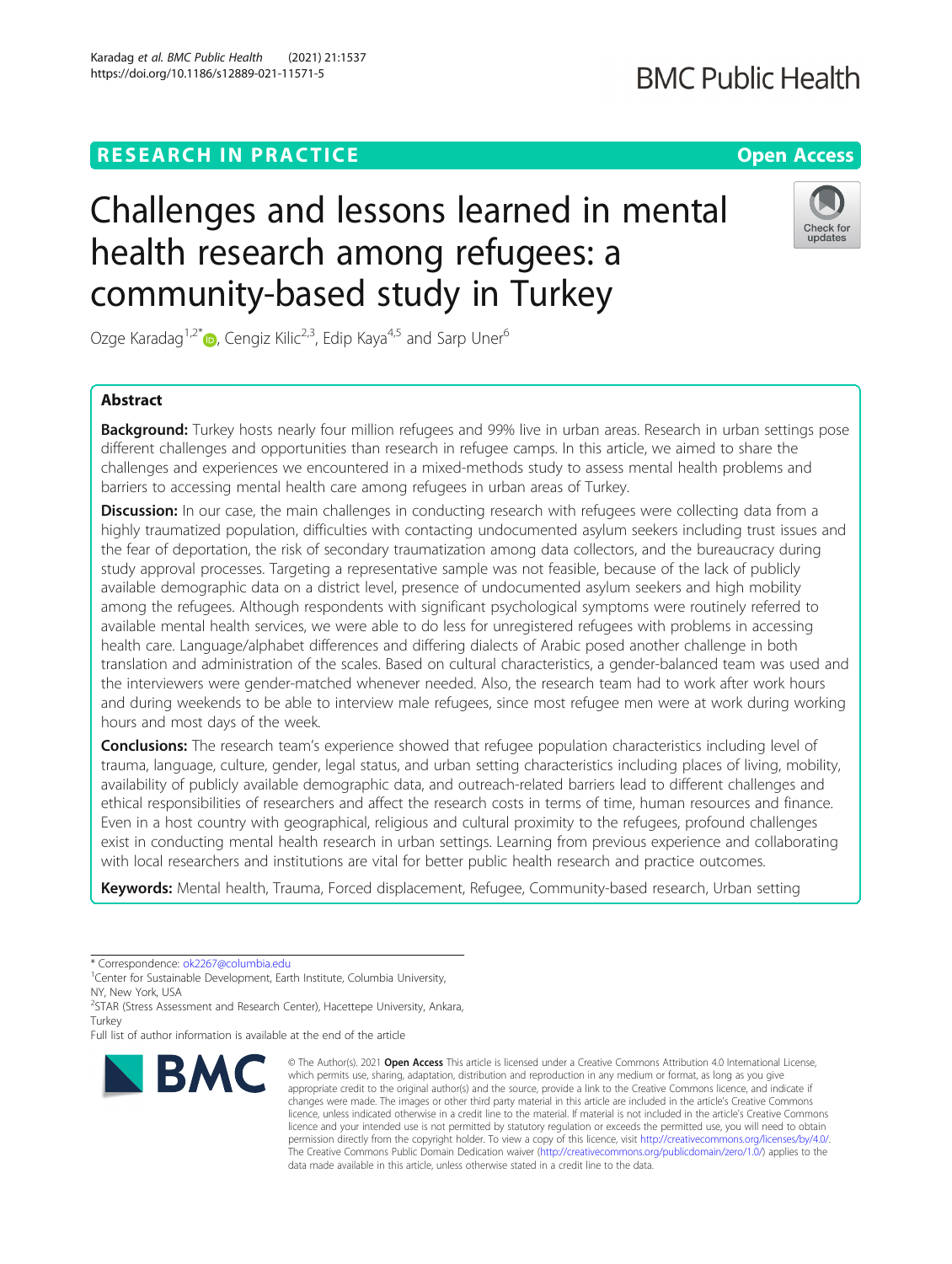# Background

# Humanitarian context

According to the UN Refugee Agency (UNHCR), more than 6 million refugees fled Syria because of the ongoing war [\[1](#page-6-0)]. Refugees from conflict zones face numerous problems in host countries due to loss of social support systems, poor living conditions, and barriers in accessing services, in addition to the effects of past traumas in their home countries  $[2-4]$  $[2-4]$  $[2-4]$  $[2-4]$  $[2-4]$ . Studies show that refugees are highly traumatized and mental health problems are common, with post-traumatic stress disorder (PTSD) and depression being especially prevalent [[3](#page-6-0)–[7\]](#page-6-0). According to literature, living in urban settings pose different challenges and opportunities for refugees when compared to living in camps [[8\]](#page-6-0).

Turkey hosts nearly four million refugees and 99% live in urban areas [\[1](#page-6-0), [9](#page-6-0)]. Literature review showed that most of the previous mental health research in the country reflected camp settings with comparatively better organization of services including health care [[2](#page-6-0), [7](#page-6-0), [10](#page-6-0)], and studies about mental health status and/or access to mental health services for those living in urban areas were scarce. Those few studies that were conducted in urban areas were in cities close to the Turkey-Syria border, which shared some common characteristics with conflict zones when compared to the cities in other parts of the country (e.g. sounds of aircrafts and bombings across the border, occasional firing of mortar bombs, etc., which might have reminded previous traumas) [[11](#page-6-0), [12\]](#page-6-0). Therefore, more scientific evidence was needed to better inform future policies on mental health and mental health care for urban refugee populations.

Research in urban settings pose different challenges and opportunities than research in refugee camps. In this research in practice article, we aimed to share the challenges and experiences we encountered in a mixedmethods study that we conducted to assess mental health problems and barriers to accessing mental health care among refugees in urban areas of Turkey.

# Research study

# Method and key findings

The study described in this research in practice article, used a mixed-methods approach and took place in Ankara, the capital of Turkey, in 2016. Quantitative data were collected by a face-to-face survey among Syrian refugees, by a team of specially trained, bilingual (Turkish-Arabic) university graduate interviewers. The assessment batch included Harvard Trauma Questionnaire (HTQ), Beck Depression Inventory (BDE), in addition to items on socio-demographics, perceived mental health needs, and access to mental health services. The HTQ was developed as a cross-cultural, clinician-administered instrument to assess trauma and torture related to mass violence and their psychological impacts. The Arabic version of the scale was validated by Shoeb et al. [[13](#page-6-0), [14\]](#page-6-0). The Beck Depression Inventory (BDI) (Beck et al., 1961) is a widely used self-report questionnaire that measures depressive symptomatology for the last week [[15\]](#page-6-0). Validity and reliability in Arabic were established by West (1985) and Abdel-Khalek (1998) [\[16](#page-6-0), [17\]](#page-6-0).

During quantitative data collection, a total of 420 adult refugees from 229 households located in formal settlements in Ankara were surveyed using snowball sampling method and visiting households. For all participants, Turkey was the first settlement after Syria. Some of them temporarily stayed in camps or in other cities in Turkey before moving to Ankara. Qualitative data were collected via in-depth interviews with 10 health care providers and 10 health policy makers, who had direct experience working for refugees or refugee health policies in Turkey. The interviewers were trained by senior researchers before data collection. The senior researchers accompanied the interviewers and supported data collection in the field.

The study was supported by Hacettepe University Scientific Research Projects Coordination Unit. Ethical approval was obtained from the Ethics Commission of Hacettepe University and institutional approvals from the Ministry of Interior, Department General of Migration Management and the Ministry of Health to work with Syrian refugees and health professionals, respectively.

In summary, the study showed that the communitybased study group was highly traumatized: 88.8% reported having witnessed war or armed conflict, 44.0% reported having lost a family member; and 31.1% reported having witnessed a killing. The prevalence of probable PTSD (post-traumatic stress disorder) and depression were found to be 36.5 and 47.7%, respectively. Among the refugees who needed mental health care, only 9.7% were found to have used mental health services. The most common barriers to mental health care were language problems and lack of knowledge about existing services. From the service providers' and policy makers' point of view, the reasons for low utilization of mental health services were refugees' higher prioritization of daily life challenges and physical health problems and their low level of awareness on available services [\[18](#page-6-0)–[21](#page-6-0)].

# Scientific importance of research in forced migration settings

Forced displacement is currently one of the most important global challenges. UNHCR data show that over 70 million people are forced to leave their homes due to conflict, war, or oppression. Out of all forced displacements, the number of refugees has risen to a record high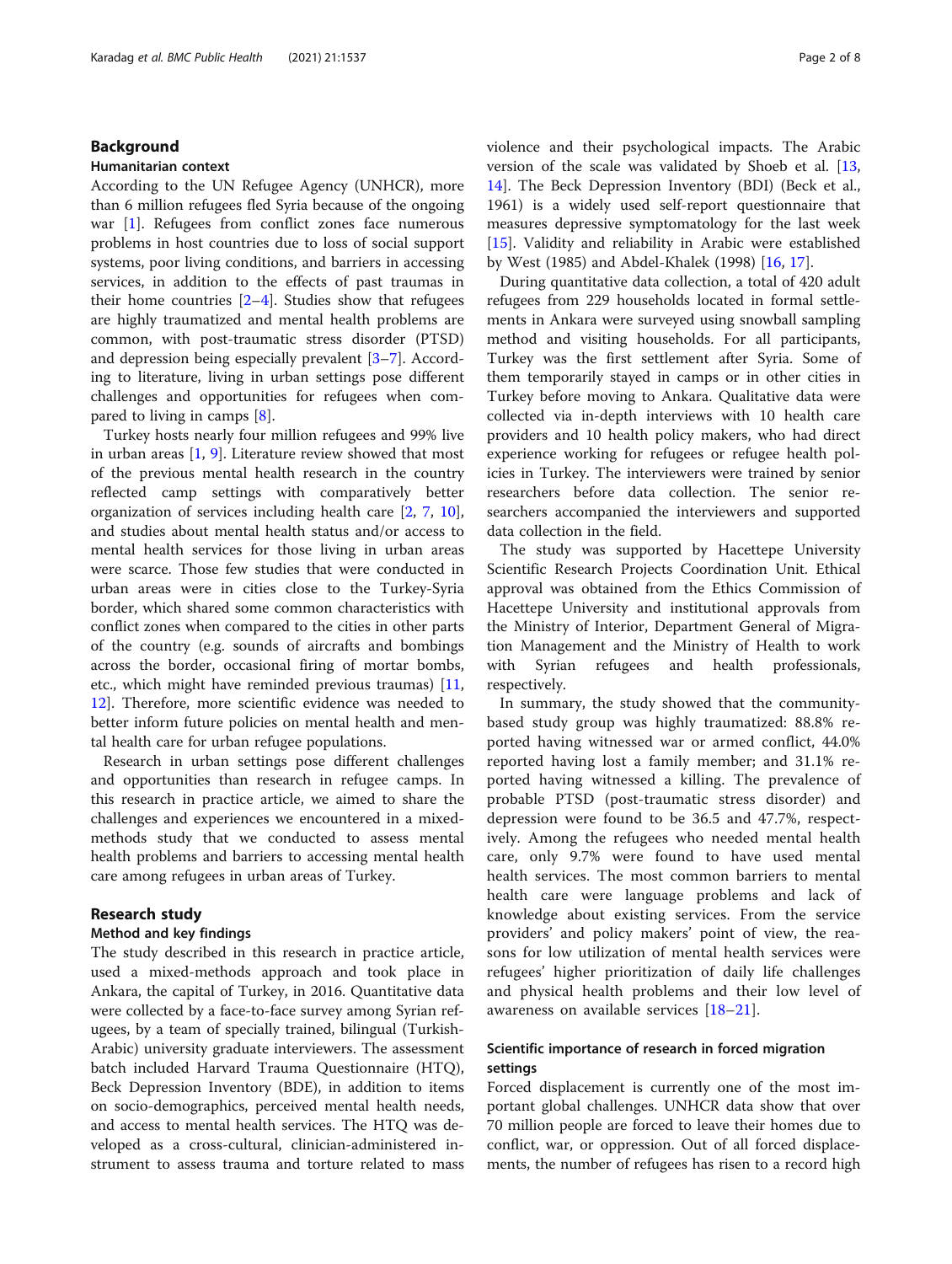of nearly 26 million in the world [[22\]](#page-6-0), where the negative effects of wars on civilian populations are already wellknown [[2](#page-6-0), [3](#page-6-0)].

One of the most important public health priorities for international organizations, academia and governments is to detect those who are most vulnerable to the effects of war and resulting forced displacement. It is also of utmost urgency to assess and follow-up refugees' mental health problems and barriers in accessing health care in host countries, so that evidence-based policymaking and needs-based service provision can be possible.

The results of this study were expected to inform the public health authorities, humanitarian and nongovernmental organizations in Turkey on how to allocate resources in terms of best management for the mental health problems of refugees in urban settings. Our most interesting finding was that mental disorder rates in urban settings were similar to those found in studies conducted in camps. We would expect that refugees who settled in a large city such as Ankara, rich with opportunities and away from the reminders of the war, should have showed lower rates of psychopathology. In addition, our study was conducted much later than the studies conducted in camps; a decline in mental disorder rates would have been expected. This finding points to the need to examine social determinants of mental health and other factors that the refugees go through in host communities in urban settings, which either create new mental problems or prevent the resolution of the existing war-related ones. Through assessments such as the ones used in the present study, it was also possible to learn about factors that affect resilience to the effects of war. Comparison of the effects of direct exposure to war trauma versus the effects of negative life events imposed by the difficulties during forced displacement and during the adaptation process in the host country may have broader implications [[23](#page-6-0)–[27](#page-6-0)].

# Challenges faced by researchers

# Working with a highly traumatized population

The high prevalence of past and present traumas required better communication skills and resolution of trust issues between the respondents and the interviewers. The interviews lasted longer for those with higher levels of trauma and sometimes caused interviewers to be emotionally affected. At those times, the interviews were supported by senior researchers to decrease the risk of secondary traumatization.

# Legal status, lack of data, and high mobility of refugees

Obtaining an appropriate sample to study was problematic and targeting a representative sample was not feasible, because of lack of neighborhood-specific data, the presence of undocumented asylum seekers, and high mobility among the registered refugee community. According to official estimates at the time of the study, there were 88.000 Syrian refugees living in Ankara. Since there has been high mobility among the refugees in Turkey, it was not possible to exactly locate the neighborhoods they lived in. Two neighborhoods, known to be densely populated by Syrian refugees, were targeted for the study. At the time of the study, demographic data were not available at a district level and the research team didn't know how many Syrian refugees lived in those neighborhoods, because of the lack of publicly available data and the presence of unregistered asylum seekers.

# Safety issues and willingness to participate

Presence of unregistered asylum seekers also led to problems with willingness to participate, since undocumented or unregistered migrants tend to avoid nonessential contact with professionals in host countries because of the fear of deportation. Although nonresponse rate was very low, some refugees and asylum seekers did not want to participate in the study because of safety concerns and potential research fatigue. Despite numerous measures taken by the research team to increase trust and response rate (training of data collectors, use of name badges, using a peer approach during snowball sampling etc.), 15 households refused to participate in the study and no information could be gathered about their demographic or other characteristics, which could have been different than the study population.

# Referral for services

An additional challenge encountered was related to limited health care access for unregistered asylum seekers. Although respondents with significant psychological symptoms were routinely referred to available mental health services, the research team was able to do less for undocumented people, since they did not have free health care coverage and needed other means of support such as free psychosocial support delivered by NGOs.

# Cultural barriers

The research team also experienced some cultural and gender-related challenges. For instance, women were reluctant to be interviewed by a male interviewer and it was not easy to find men at home during working hours, as most men were at work during daytime. To avoid bias, necessary measures were taken to end up with a gender-balanced sample (see below).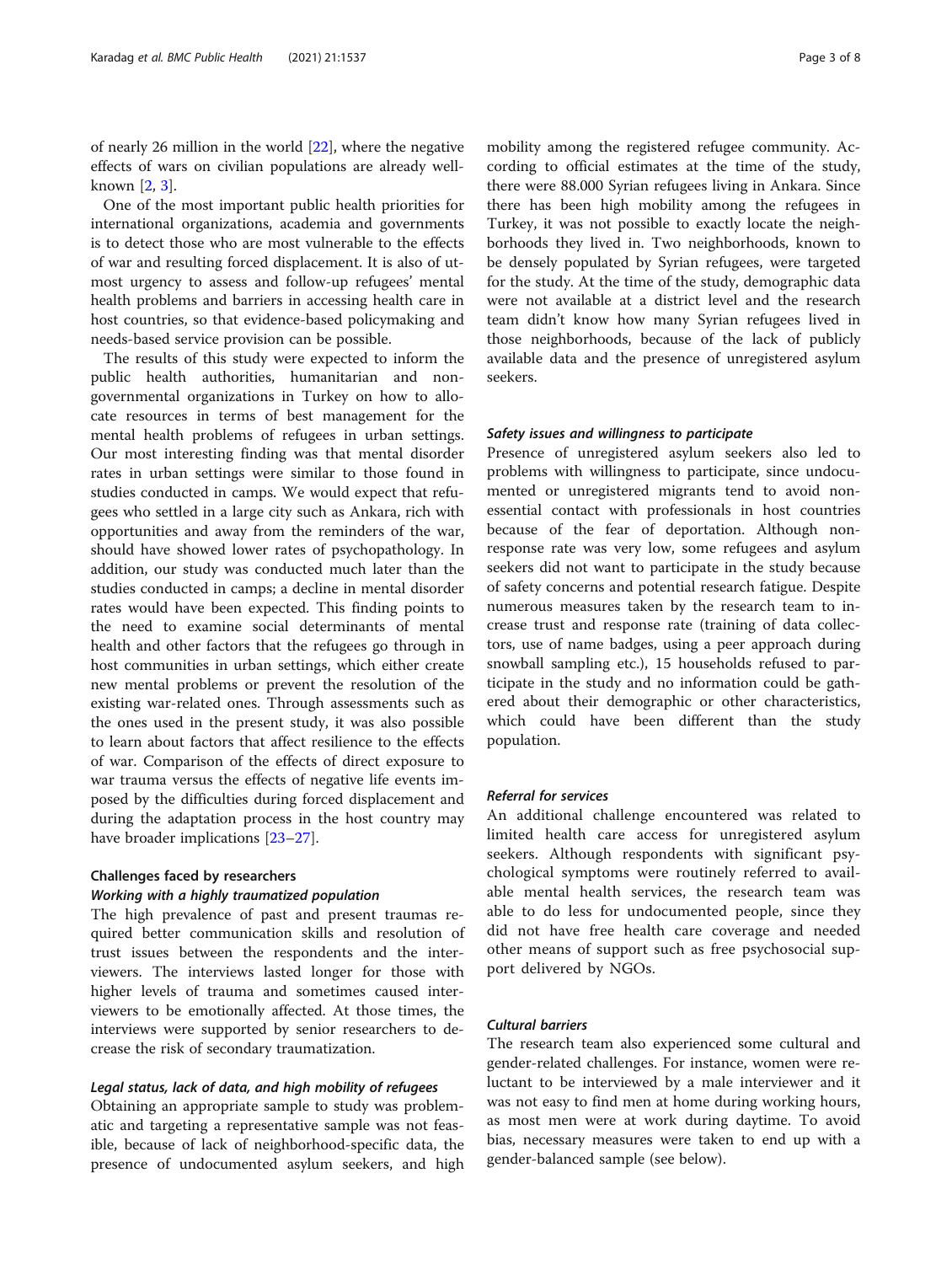# Resentment from host communities

The two neighborhoods where the study was conducted were among the most disadvantaged ones in Ankara and were also home to other (Afghan, Somali) refugees, as well as low-income Turkish families. There was visible animosity towards Syrian refugees by others, fueled by anti-immigrant propaganda ("they are taking up our jobs", "they receive money from the government, etc."). This factor did not prevent the research efforts, but may have diminished motivation of others in helping the interviewers find refugees and houses to include in the study.

# Language

Language was another important challenge for this specific study topic and population, since mental health care generally requires more linguistic competence both on the patient and provider side. During the interviews, almost all respondents mentioned the language problem as the main reason for low contact with mental health services. A similar challenge existed for the researchers. First of all, none of the senior researchers spoke Arabic and most adult refugees did not speak Turkish. The different alphabet (Latin) used in Turkey added to the language barrier. Plus, most of the refugees in the present study had low educational attainment. These factors created several difficulties in conducting the study. First, the available options for choosing the study measures were limited. The research team had difficulty in finding appropriate depression and PTSD scales validated in Arabic language, mainly because no one in the team could follow the literature in Arabic. Second, bilingual field staff had to be employed in order to translate sociodemographic form (in Turkish) into Arabic. Differing dialects of Arabic posed another challenge in both translation and administration of the scales. Since most of the participants had low education, self-report questionnaire items needed to be read out and recorded, which led to longer interview durations. Finally, recruiting bilingual and educated interviewers with research skills was very difficult.

# Strategies used to address the challenges Training of data collectors

Mental health research requires data collection on sensitive issues and data collectors need special communication skills or structured trainings to be able to collect good-quality data and to avoid any conflicts, bias or ethical problems during data collection in the field. Literature findings provide insights on the cascade of events that make professionals working with traumatized people especially vulnerable to secondary traumatic stress and broader psychological distress. Therefore, conducting trainings to develop skills specifically for mental health research is necessary to decrease the risk of secondary traumatization among early career researchers and data collectors [\[28](#page-6-0), [29\]](#page-6-0). In the present study, strict criteria were set for recruitment of interviewers and standard training sessions were organized before data collection. In parallel to the previously set criteria by the research team, all interviewers had a health science background, had good communication skills, and they were residing in Turkey for at least four years prior to the study. The interviewers were recruited in a two-steps approach; i) an outreach email sent via the e-mail list server of the university, ii) face-to-face interviews with suitable applicants.

# Sampling methodology

The initial approach was to use a probability sampling method to ensure a representative sample for the target group. However, discussions with local authorities showed that this was not feasible due to numerous external factors including lack of publicly available demographic data on a district level, the presence of unregistered asylum seekers and the high mobility among the registered refugee population. The research team therefore decided to work in two neighborhoods, known to be densely populated with refugees and use a snowball sampling technique to be able to reach out to the specific target group, avoiding unnecessary contact with other migrants and non-migrant households. Literature shows that finding appropriate sampling strategies to obtain representative results is challenging in migration research. Utilizing a snowball sampling method appears to be an effective strategy to outreach vulnerable or marginalized population groups. In addition, other methods such as cluster sample and respondent-driven sampling (RDS) are suggested in order to increase survey response in hard-to-reach populations [[30](#page-6-0)–[32](#page-6-0)].

## Cultural considerations and gender-sensitive approach

Data collection procedure had some cultural and gender-related challenges. For example, women were reluctant to be interviewed by a male interviewer and it was not easy to find men at home during daytime and most days of the week. Therefore, the interviewer team was composed of both genders, and the interviews were conducted with a same-sex interview approach. Also, the field team had to work during several nights and weekends to be able to interview more men and have a gender-balanced sample at the end. Growing evidence from literature demonstrates that women and men differ significantly in susceptibility to health problems and response to treatment. Many refugee women are influenced by gender roles and expectations and they are exposed to gendered health systems and practices,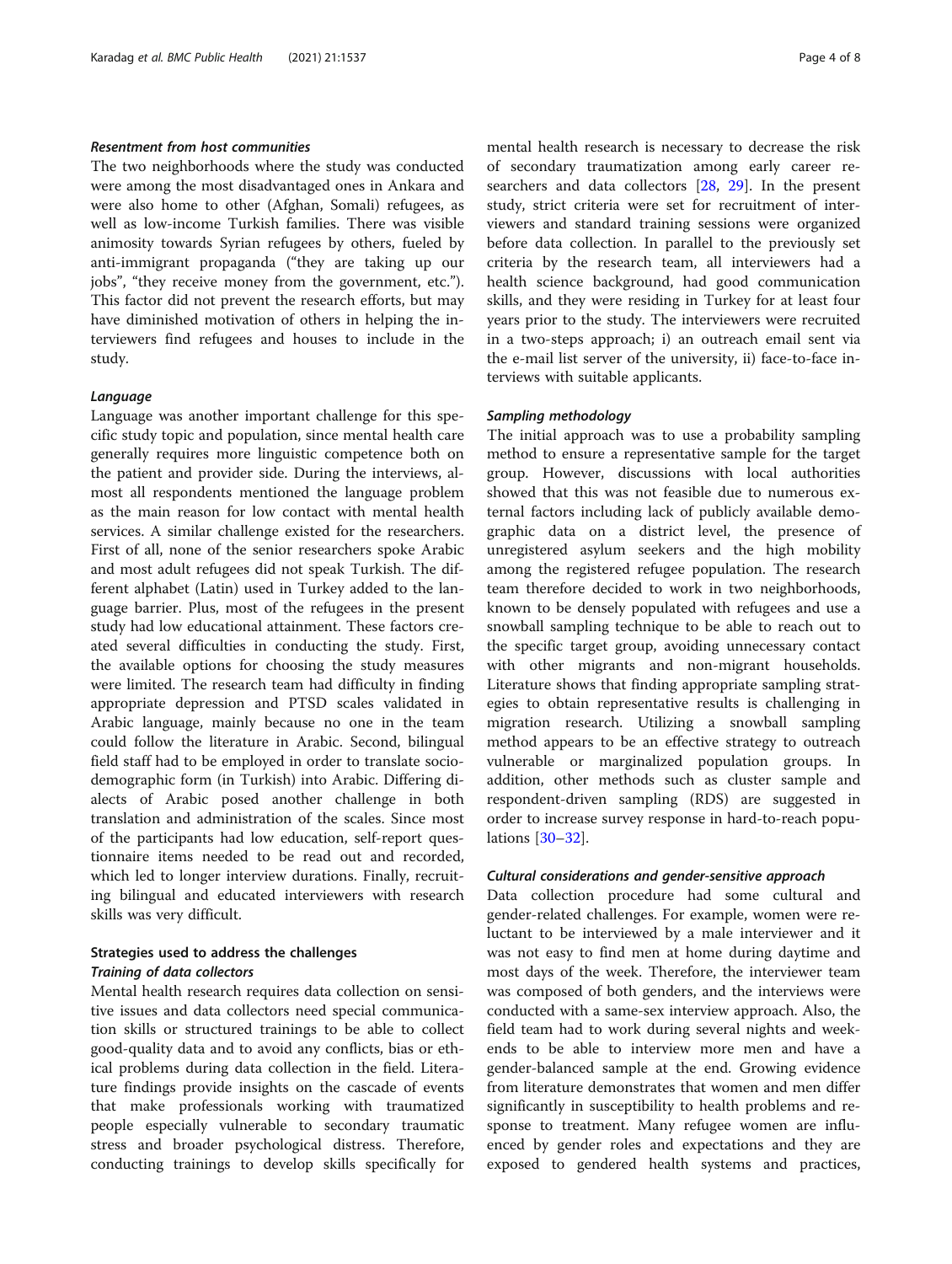particularly mental health and access to services. Therefore, it is of utmost importance that studies are conducted with a gender-sensitive approach [\[33](#page-6-0)–[35\]](#page-7-0).

# Community participation and pilot testing

Within the mixed model approach, we interviewed several members of health authority and health care staff providing care to the refugees. Those interviews helped us understand the most pressing health care needs of the refugees. Before we started data collection, we interviewed refugees as part of a pilot study to better understand the context and to finalize the questionnaire. Finally, some of our interviewers themselves were refugees, who greatly contributed to our understanding of the population specific needs and increased the quality of our data collection and analysis. Literature shows that community participatory research approaches that include working with community leaders, cultural mediators, and civil society organizations, as well as using peer-to-peer methodologies in data collection, analysis, and reporting increase the quality of research studies with migrants and refugees [[36](#page-7-0)–[38\]](#page-7-0).

# Safety considerations

Lastly, several measures were taken to ensure safety of the respondents and the interviewers during household visits and night shifts. First, one of the senior researchers always accompanied and supervised the field team during data collection. Second, all interviewers had clearly visible identification badges with the university logo and carried ethical and institutional approval papers with them at all times. In addition, a WhatsApp group was formed among the field team for better coordination and increased security during data collection. By using digital technologies, the interviewers were able to ecommunicate, geolocate themselves and update their location during the household visits.

Our experience might have several implications for the wider public health research and practice in other settings. First, collaboration between public health professionals and mental health professionals with clinical experience increases the quality of data collection and interpretation of findings in mental health research. Second, considering different and even innovative sampling approaches with a scientific basis as well as using community participatory approaches and peer-to-peer methodologies help in increasing participation of hard-toreach populations in public health research and practice. Third, using digital technologies can facilitate data collection and communication during public health field work, in addition to geolocating team members and ensuring safety in settings affected by conflicts, disasters or other challenging circumstances.

# Strengths and limitations

Although Syrian refugees have been in Turkey since 2011 and the number of refugees has been increasing each year, most of the previous studies collected data from camp residents. The current study has overcome those limitations by selecting a community-based urban sample and assessing health services use, in addition to the rates of mental disorders.

Nevertheless, this study also had some limitations. First, we did not use a clinical interview, which would make it possible to reach definitive medical diagnoses. On the other hand, our interviewers administered the batch including self-administered scales as an interview, mainly because the education level of the sample was low. Another limitation of the study was that the HTQ version we used assessed DSM-IV (Diagnostic and Statistical Manual of Mental Disorders-IV) PTSD instead of DSM-5; this was because a valid and reliable instrument calibrated for DSM-5 was not available at the time of our study. The research team used a quantitative approach to collect data from refugees and a qualitative approach for service providers and decision makers. Although adding a qualitative approach could help with more in-depth data collection from refugees, collecting data in a visual or audio format was not allowed by authorities at the time of the study. Second, our main aim was to administer validated mental health scales in addition to assessing sociodemographic features and services use. The batch including the scales and the questionnaire was already too long and it could be very difficult to have additional qualitative interviews. We therefore decided to use a quantitative approach for refugees and a qualitative approach for service providers and decision makers.

Although we tried to obtain a representative sample, population sizes and distributions according to different neighborhoods were not available and our sample was not random. We had to use snowball sampling to reach respondents and therefore cannot generalize our findings to Syrian refugees in Turkey. We included all adults in the contacted households instead of choosing a random respondent, which may have created a bias in terms of prevalence of mental problems. On the other hand, each household usually had more than one family, sometimes going up to three or four families per household, which may have decreased the aforementioned bias. Despite training of data collectors by senior researchers for data collection to be standardized, there might still be interviewer bias encountered during actual field work.

The present study adds to the literature with its mixed-method approach when assessing services use, which made it possible to learn different points of views from refugees, health authorities and health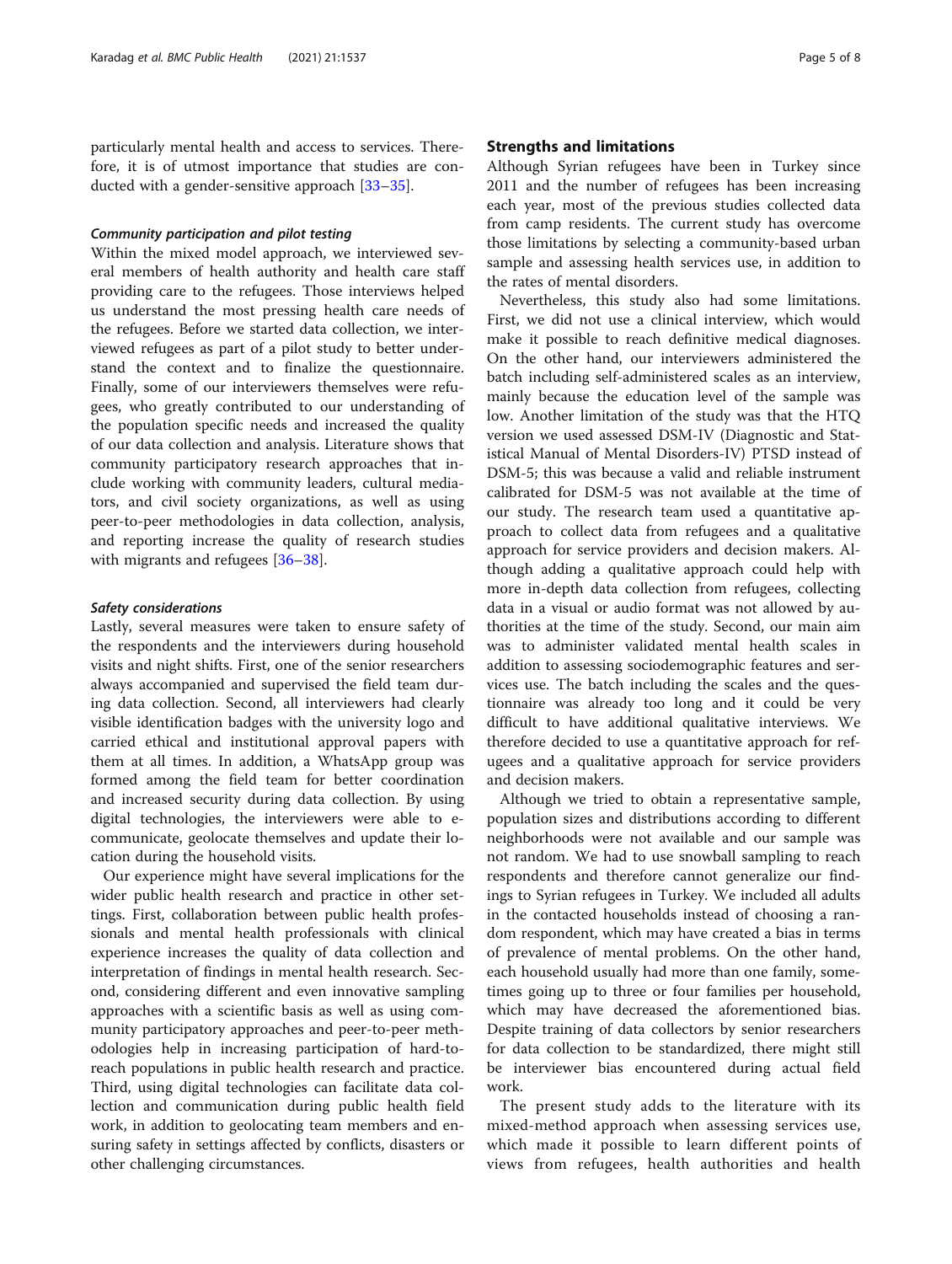service providers in a multidimensional manner. The research team disseminated the main findings to a variety of audiences including academia (via conference presentations and scientific publications), public sector, and national and international nongovernmental organizations (NGOs and INGOs) (via presentations in health policy-oriented meetings). Our main aim in disseminating the findings was to inform future mental health policy-making and service provision in Turkey, in addition to advocate for increased efforts to promote refugee mental health by a multi-sectoral approach, including targeted interventions to improve social determinants of mental health [\[23](#page-6-0)–[27\]](#page-6-0).

# Conclusions

International literature shows that less is known about the mental health status of refugees living in urban settings when compared to camps. This might be partly due to the challenges of working with community-based refugee populations in host countries. The current study showed that research studies with refugees, especially research on mental health topics have their own methodological characteristics and challenges. The research team's experience indicates that refugee population characteristics including level of trauma, language, culture, gender, legal status, and urban setting characteristics including places of living, mobility, availability of publicly available demographic data, and outreach-related barriers lead to different challenges and ethical responsibilities of researchers and affect the research costs in terms of time, human resources and finance. Even in a host country with geographical, religious and cultural proximity to the refugees, profound challenges exist in conducting mental health research in urban settings.

Some of the challenges we identified were similar to those found in other public health practices or research. International literature regarding humanitarian and migration research do show examples of difficulties encountered during sampling, recruiting, reaching out and working with refugee and migrant populations. Lack of registry data, language barriers, cultural and gender related differences, trust issues, and secondary traumatic stress have been discussed in other studies as well [[26](#page-6-0), [28,](#page-6-0) [30](#page-6-0)–[38](#page-7-0)], however, there are also region and host country specific factors including geographical, legal, administrative and culturally sensitive issues that future researchers and practitioners need to take into account when planning to work in different humanitarian and forced migration settings.

Future studies with refugee populations in urban settings should take into account the contextual factors, as well as refugee and host population characteristics with a specific focus on language, culture, gender, living and working conditions. In order to overcome some of the barriers faced in the field, it is of utmost importance to use participatory research approaches and involve refugees in the research process beginning from the planning stage of the studies. Contacting local authorities and organizations working with/for refugees during planning stage can also help researchers understand the specific context and study population.

Migration researchers should aim to find innovative ways to implement community participatory research approaches such as working with community leaders and cultural mediators, in addition to using peer-to-peer methodologies in data collection, analysis, and reporting, as well as in doing advocacy for future policy making based on scientific evidence. Research capacity and skills building trainings for early career researchers and data collectors help prevent secondary traumatic stress and increase quality of collected data during research in forced migration settings. Lastly, collaboration with local researchers and institutions and acknowledging local knowledge and experience are vital for better public health research and practice outcomes.

#### Abbreviations

UNHCR: United Nations High Commissioner for Refugees; PTSD: Post-Traumatic Stress Disorder; HTQ: Harvard Trauma Questionnaire; BDE: Beck Depression Inventory; DSM: Diagnostic and Statistical Manual of Mental Disorders; NGOs: Non-Governmental Organizations

## Acknowledgements

The researchers are thankful to the field team; Reshed Abohalaka, Sanaa Ishag, Raghad Kurdi, Heba Salama, Arwa Bayraktar, and Mohamed Sryh, who supported the translation process, as well as the community-based data collection procedure in the field. The researchers would also like to thank Hacettepe University Scientific Research Projects Coordination Unit for financially supporting the study and to the Ministry of Interior, Department General of Migration Management and the Ministry of Health for approving the research team to work with Syrian refugees and health professionals, respectively.

#### Authors' contributions

All authors worked together to design the study, get ethical/ institutional approval and prepare the sociodemographic form. OK, EK, and SU prepared qualitative interview guides. CK and EK prepared mental health assessment section. EK and CK worked on training interviewers and contributed to data collection in the field. All authors analyzed and interpreted the data. All authors contributed to the manuscript writing, read and approved the final manuscript.

#### Funding

This study was financially supported by Hacettepe University Scientific Research Projects Coordination Unit. The funding body was not involved in the design of the study, collection, analysis, interpretation of data, and in writing the manuscript.

# Availability of data and materials

The datasets used and/or analyzed during the current study are available from the corresponding author on reasonable request.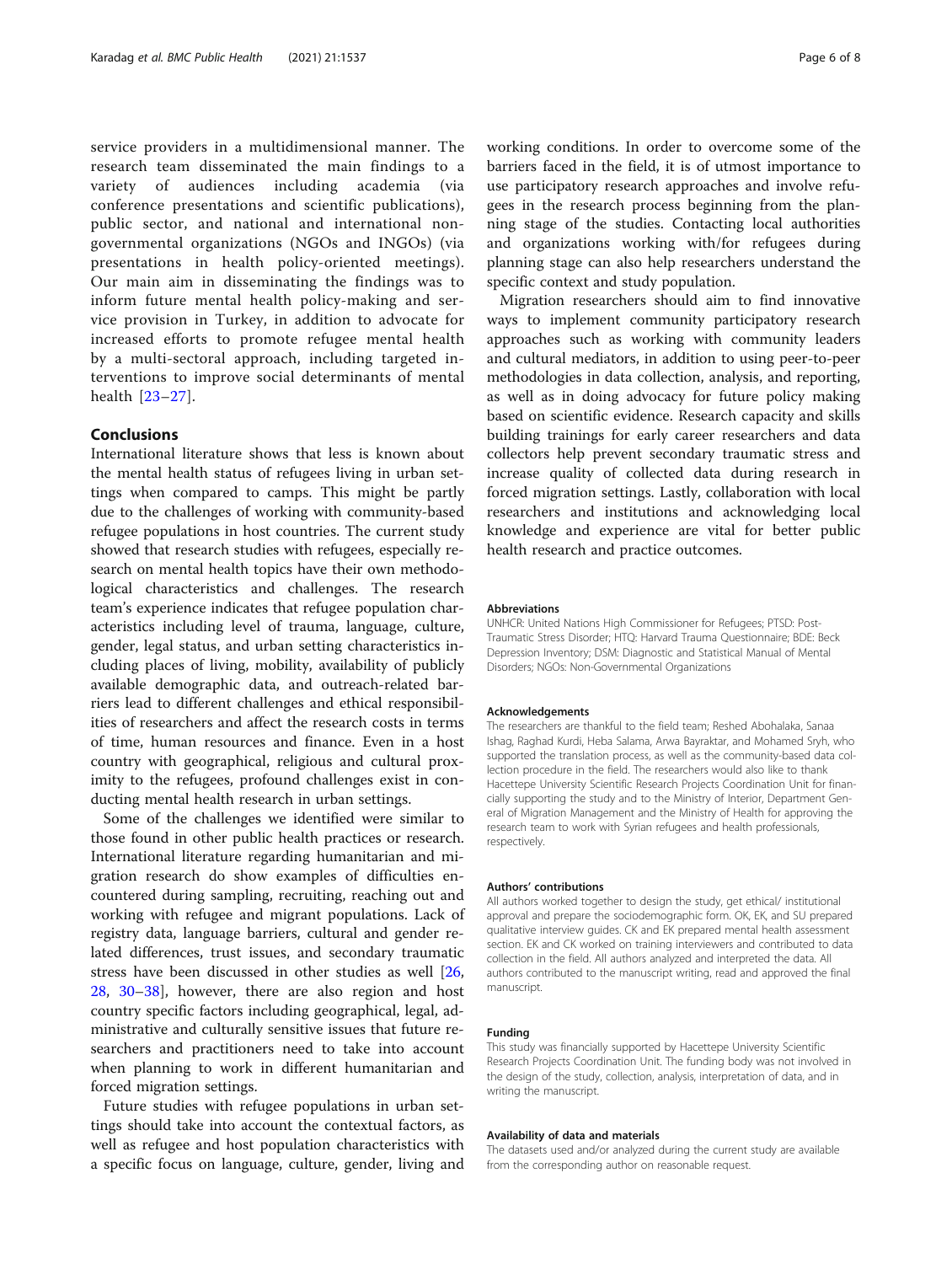# <span id="page-6-0"></span>Declarations

#### Ethics approval and consent to participate

The study was approved by the Ethics Commission of Hacettepe University in Ankara. All participants were informed about the study and their written consent was taken before data collection.

#### Consent for publication

Not applicable.

#### Competing interests

The authors declare that they have no competing interests.

#### Author details

<sup>1</sup>Center for Sustainable Development, Earth Institute, Columbia University, NY, New York, USA. <sup>2</sup>STAR (Stress Assessment and Research Center), Hacettepe University, Ankara, Turkey. <sup>3</sup>Department of Psychiatry, Faculty of Medicine, Hacettepe University, Ankara, Turkey. <sup>4</sup>Department of Public Health, Institute of Health Sciences, Hacettepe University, Ankara, Turkey. 5 Department of Disabled Care and Rehabilitation, Vocational School of Health Services, Agri Ibrahim Cecen University, Agri, Turkey. <sup>6</sup>Institute of Public Health, Hacettepe University, Ankara, Turkey.

# Received: 1 August 2020 Accepted: 29 July 2021 Published online: 11 August 2021

## References

- 1. UNHCR. Syria Emergency. <https://www.unhcr.org/syria-emergency.html> Accessed 03 June 2021.
- 2. Alpak G, Unal A, Bulbul F, Sagaltici E, Bez Y, Altindag A, et al. Post-traumatic stress disorder among Syrian refugees in Turkey: a cross-sectional study. Int J Psychiatry Clin Pract. 2015;19(1):45–50. [https://doi.org/10.3109/13651501.2](https://doi.org/10.3109/13651501.2014.961930) [014.961930.](https://doi.org/10.3109/13651501.2014.961930)
- 3. Porter M, Haslam N. Predisplacement and postdisplacement factors associated with mental health of refugees and internally displaced persons: a metaanalysis. JAMA. 2005;294(5):602–12. [https://doi.org/10.1001/jama.294.5.602.](https://doi.org/10.1001/jama.294.5.602)
- 4. Karadag O, Altintas KH. Refugees and health. TAF Prev Med Bull. 2010;9(1): 55–62.
- 5. Bogic M, Njoku A, Priebe S. Long-term mental health of war-refugees: a systematic literature review. BMC Int Health Hum Rights. 2015;15(1):29. <https://doi.org/10.1186/s12914-015-0064-9>.
- Steel Z, Chey T, Silove D, Marnane C, Bryant RA, van Ommeren M. Association of torture and other potentially traumatic events with mental health outcomes among populations exposed to mass conflict and displacement: a systematic review and meta-analysis. JAMA. 2009;302(5): 537–49. <https://doi.org/10.1001/jama.2009.1132>.
- 7. Meeting Humanitarian Challenges in Urban Areas. Inter-Agency Standing Committee, 75th IASC Working Group Meeting, Initial Strategy Paper, 11–13 November 2009, UN-HABITAT Headquarters, Nairobi.
- 8. Acarturk C, Cetinkaya M, Senay I, Gulen B, Aker T, Hinton D. Prevalence and predictors of posttraumatic stress and depression symptoms among Syrian refugees in a refugee camp. J Nerv Ment Dis. 2018;206(1):40–5. [https://doi.](https://doi.org/10.1097/nmd.0000000000000693) [org/10.1097/nmd.0000000000000693](https://doi.org/10.1097/nmd.0000000000000693).
- 9. Department General of Migration Management (2020) Migration statistics. https://engocgovtr/temporary-protection 27 Accessed 12 December 2020.
- 10. Marwa K. Psychosocial sequels of Syrian conflict. J Psychiatry. 2016;19(02): 355. [https://doi.org/10.4172/2378-5756.1000355.](https://doi.org/10.4172/2378-5756.1000355)
- 11. Chung MC, Alqarni N, Al Muhairi S, Mitchell B. The relationship between trauma centrality, self-efficacy, posttraumatic stress and psychiatric comorbidity among Syrian refugees: is gender a moderator? J Psychiatr Res. 2017;94:107–15. <https://doi.org/10.1016/j.jpsychires.2017.07.001>.
- 12. Tekeli-Yesil S, Isik E, Unal Y, Aljomaa Almossa F, Konsuk Unlu H, Aker AT. Determinants of mental disorders in Syrian refugees in Turkey versus internally displaced persons in Syria. Am J Public Health. 2018;108(7):938–45. [https://doi.org/10.2105/ajph.2018.304405.](https://doi.org/10.2105/ajph.2018.304405)
- 13. Shoeb M, Weinstein H, Mollica R. The Harvard trauma questionnaire: adapting a cross-cultural instrument for measuring torture, trauma and posttraumatic stress disorder in Iraqi refugees. Int J Soc Psychiatry. 2007; 53(5):447–63. [https://doi.org/10.1177/0020764007078362.](https://doi.org/10.1177/0020764007078362)
- 14. Kleijn WC, Hovens JE, Rodenburg JJ. Posttraumatic stress symptoms in refugees: assessments with the Harvard trauma questionnaire and the

Hopkins symptom Checklist-25 in different languages. Psychol Rep. 2001; 88(2):527–32. <https://doi.org/10.2466/pr0.2001.88.2.527>.

- 15. Beck AT, Ward CH, Mendelson M, Mock J, Erbaugh J. An inventory for measuring depression. Arch Gen Psychiatry. 1961;4(6):561–71. [https://doi.](https://doi.org/10.1001/archpsyc.1961.01710120031004) [org/10.1001/archpsyc.1961.01710120031004.](https://doi.org/10.1001/archpsyc.1961.01710120031004)
- 16. West J. An Arabic validation of a depression inventory. Int J Soc Psychiatry. 1985;31(4):282–9. [https://doi.org/10.1177/002076408503100406.](https://doi.org/10.1177/002076408503100406)
- 17. Abdel-Khalek AM. Internal consistency of an Arabic adaptation of the Beck depression inventory in four Arab countries. Psychol Rep. 1998;82(1):264–6. <https://doi.org/10.2466/pr0.1998.82.1.264>.
- 18. Kilic C, Kaya E, Karadag Caman O, Uner S. Differential effects of war-related adverse and traumatic events on Syrian population in Turkey. International Society for Traumatic Stress Studies – poster abstract book p.12. ISTSS, 33rd annual meeting, 9-11 November 2017, Chicago, Illinois/USA.
- 19. Kaya E, Karadag Caman O, Kilic C, Uner S. Need for and barriers to accessing mental health care among refugees in Turkey: a mixed methods study. Eur J Public Health. 2018;(Suppl.4):28. [https://doi.org/1](https://doi.org/10.1093/eurpub/cky213.453) [0.1093/eurpub/cky213.453.](https://doi.org/10.1093/eurpub/cky213.453)
- 20. Kaya E, Karadag Caman O, Kilic C, Uner S. Refugees' access to and utilization of health services: challenges and solutions in Turkey. Eur J Public Health. 2018;(Suppl.4):28. [https://doi.org/10.1093/eurpub/cky214.273.](https://doi.org/10.1093/eurpub/cky214.273)
- 21. Kaya E, Kilic C, Karadag Caman O, Uner S. Posttraumatic stress and depression among Syrian refugees living in Turkey: findings from an urban sample. J Nerv Ment Dis. 2019;207(12):995–1000. [https://doi.org/10.1097/](https://doi.org/10.1097/nmd.0000000000001104) [nmd.0000000000001104.](https://doi.org/10.1097/nmd.0000000000001104)
- 22. The UN Refugee agency-UNHCR. Figures at a Glance [https://www.unhcr.](https://www.unhcr.org/afr/figures-at-a-glance.html) [org/afr/figures-at-a-glance.html](https://www.unhcr.org/afr/figures-at-a-glance.html). Accessed 02 August 2019.
- 23. Craig T, Jajua P, Warfa N. Mental healthcare needs of refugees. Psychiatry. 2006;5(11):405–8. [https://doi.org/10.1053/j.mppsy.2006.08.009.](https://doi.org/10.1053/j.mppsy.2006.08.009)
- 24. Fazel M, Wheeler J, Danesh J. Prevalence of serious mental disorder in 7000 refugees resettled in western countries: a systematic review. Lancet. 2005; 365(9467):1309–14. [https://doi.org/10.1016/s0140-6736\(05\)61027-6](https://doi.org/10.1016/s0140-6736(05)61027-6).
- 25. de Anstiss H, Ziaian T, Procter N, Warland J, Baghurst P. Help-seeking for mental health problems in young refugees: a review of the literature with implications for policy, practice, and research. Transcult Psychiatry. 2009; 46(4):584–607. <https://doi.org/10.1177/1363461509351363>.
- 26. Cauce AM, Domenech-Rodriguez M, Paradise M, Cochran BN, Shea JM, Srebnik D, et al. Cultural and contextual influences in mental health help seeking: a focus on ethnic minority youth. J Consult Clin Psychol. 2002;70(1): 44–55. [https://doi.org/10.1037//0022-006x.70.1.44.](https://doi.org/10.1037//0022-006x.70.1.44)
- 27. Fenta H, Hyman I, Noh S. Mental health service utilization by Ethiopian immigrants and refugees in Toronto. J Nerv Ment Dis. 2006;194(12):925–34. [https://doi.org/10.1097/01.nmd.0000249109.71776.58.](https://doi.org/10.1097/01.nmd.0000249109.71776.58)
- 28. Živanović M, Vukčević MM. Latent structure of secondary traumatic stress, its precursors, and effects on people working with refugees. PLoS One. 2020;15(10):e0241545. [https://doi.org/10.1371/journal.pone.0241545.](https://doi.org/10.1371/journal.pone.0241545)
- 29. Phillimore P, Sibai AM, Rizk A, Maziak W, Unal B, Abu Rmeileh N, et al. Context-led capacity building in time of crisis: fostering non-communicable diseases (NCD) research skills in the Mediterranean Middle East and North Africa. Glob Health Action. 2019;12(1):1569838. [https://doi.org/10.1080/1654](https://doi.org/10.1080/16549716.2019.1569838) [9716.2019.1569838](https://doi.org/10.1080/16549716.2019.1569838).
- 30. Valerio MA, Rodriguez N, Winkler P, Lopez J, Dennison M, Liang Y, et al. Comparing two sampling methods to engage hard-to-reach communities in research priority setting. BMC Med Res Methodol. 2016;16(1):146. [https://](https://doi.org/10.1186/s12874-016-0242-z) [doi.org/10.1186/s12874-016-0242-z.](https://doi.org/10.1186/s12874-016-0242-z)
- 31. Morris SK, Nguyen CK. A review of the cluster survey sampling method in humanitarian emergencies. Public Health Nurs. 2008;25(4):370–4. [https://doi.](https://doi.org/10.1111/j.1525-1446.2008.00719.x) [org/10.1111/j.1525-1446.2008.00719.x](https://doi.org/10.1111/j.1525-1446.2008.00719.x).
- 32. Weinmann T, AlZahmi A, Schneck A, Mancera Charry JF, Fröschl G, Radon K. Population-based assessment of health, healthcare utilisation, and specific needs of Syrian migrants in Germany: what is the best sampling method? BMC Med Res Methodol. 2019;19(1):5. [https://doi.org/10.1186/s12874-018-](https://doi.org/10.1186/s12874-018-0652-1) [0652-1.](https://doi.org/10.1186/s12874-018-0652-1)
- 33. Sex and Gender Sensitive Research Call to Action Group, Wainer Z, Carcel C. Sex and gender in health research: updating policy to reflect evidence. Med J Aust. 2020;212(2):57–62.e1. doi: [https://doi.org/10.5694/mja2.50426.](https://doi.org/10.5694/mja2.50426) Epub 2019 Nov 24.
- 34. Karadag Caman O and Bahar Ozvaris S. International Migration and Women's Health. Saglik ve Toplum 2010; 20(4): 3-13. [https://ssyv.org.tr/wp](https://ssyv.org.tr/wp-content/uploads/2019/08/Uluslararas%C4%B1-Goc-ve-Kad%C4%B1n-Sagl%C4%B1g%C4%B1.pdf)[content/uploads/2019/08/Uluslararas%C4%B1-Goc-ve-Kad%C4%B1n-Sagl%](https://ssyv.org.tr/wp-content/uploads/2019/08/Uluslararas%C4%B1-Goc-ve-Kad%C4%B1n-Sagl%C4%B1g%C4%B1.pdf) [C4%B1g%C4%B1.pdf](https://ssyv.org.tr/wp-content/uploads/2019/08/Uluslararas%C4%B1-Goc-ve-Kad%C4%B1n-Sagl%C4%B1g%C4%B1.pdf) accessed 14 ember 2020.